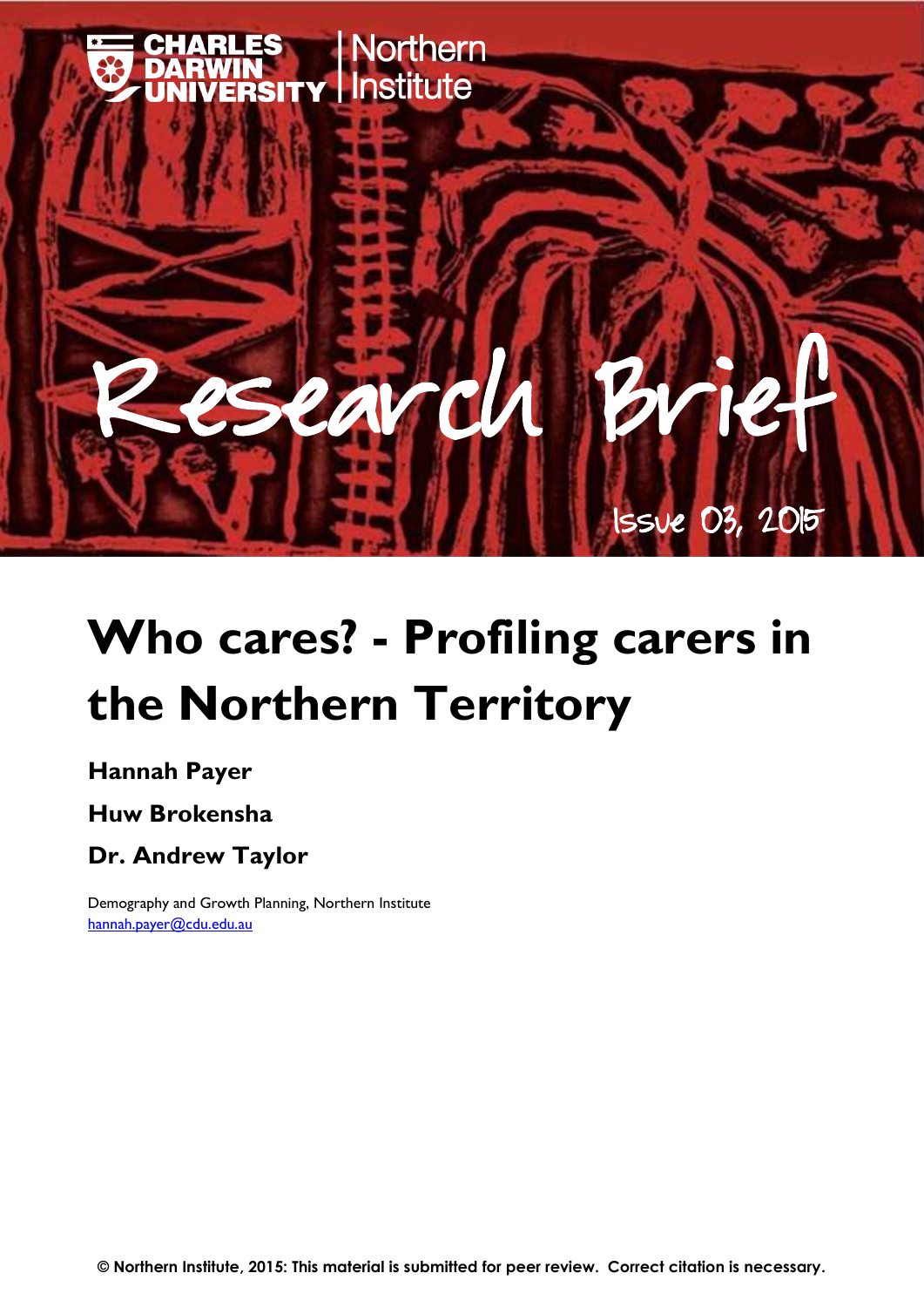## **RESEARCH AIM**

*Following the inclusion of the variable "unpaid assistance to a person with a disability" in the 2006 and 2011 Australian Censuses of Population and Housing, this research brief profiles carers in the Northern Territory (NT) based on socio-demographic and geographic characteristics. The brief answers the question of 'who cares?' and creates a baseline profile of NT carers.* 

**RSITY | Institute** 

# **KEY FINDINGS**

- A 'typical' NT carer can be summarised as female, aged between 40 to 44 years old, with an income less than \$16,000 per year and living in the Darwin suburbs.
- Carers in the NT are comparatively younger than the rest of Australians providing unpaid assistance.
- 9% of the population in the NT 15 years or older provided unpaid assistance, compared with 11% for the rest of Australia.
- 38% of carers in the NT were not in the labour force, compared to 40% in the rest of Australia.
- 42% of carers in the NT were Indigenous (11% of the total NT Indigenous population) compared to 2% in the rest of Australia (at 8% of the Indigenous population in the rest of Australia).
- Significant regional differences in the composition of carers are noticeable within the Territory with up to 90% of those providing assistance in remote areas being Indigenous, indicating that Indigenous carers provide a vital community role.
- A significantly higher proportion of people in the NT (14%) did not provide a response to questions on providing assistance in the Census compared to the rest of Australia (8%), thus potentially understating the actual number of carers.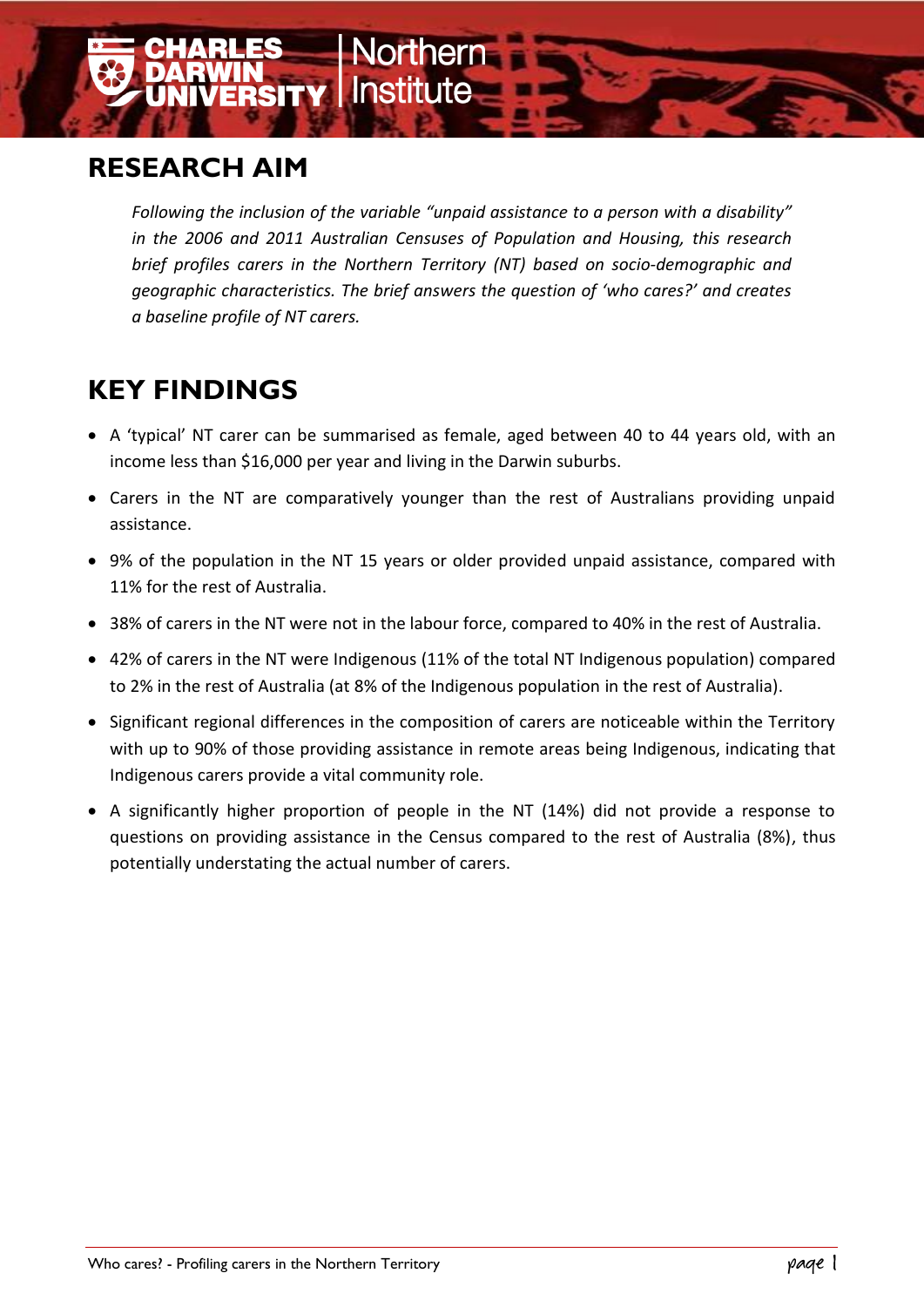# **1. Introduction**

'Share the care' or 'Be Care Aware' are just two examples of the slogans of Australia's annual national Carer Week, which took place in late 2014 with the aim of *'…recognising and celebrating the outstanding contribution unpaid carers make to our nation'* (Carers Australia, 2014a). The event is organised by Carers Australia, the national peak body representing Australia's carers. Their recently released 2013-14 annual report highlighted 1 in 8 Australians have an unpaid caring role, and 34% of primary carers (the carer who provides the most informal assistance) have been caring between 10 to 25+ years (Carers Australia, 2014b). The latest national survey on this matter was the Australian Bureau of Statistics Disability, Ageing and Carers Survey (ABS, 2014a), which was conducted in 2012 and gives insights into the provision of unpaid assistance in Australia. The survey collects information from three target populations: people with disability, seniors (those aged 65 years and over), and people who care for people with disability or older people. The survey defines carers as *"a person of any age who provides any informal assistance, in terms of help or supervision, to persons with disability or long-term health conditions or persons who are elderly (i.e. aged 65 years and over)"* (ABS, 2014b, para. 15). The assistance has to be ongoing or likely to be ongoing for at least six months to meet the definition. Before profiling carers in the NT based on the 2011 Census, we look at the issue of informal caring on a national level including an investigation of current issues and challenges found in the literature.

# **2. Informal caring in Australia**

Of the almost 2.7 million Australians that were identified in the ABS survey as carers in 2012, around 770,000 (29%) were found to be primary carers. Notably, there were almost 75,000 carers aged less than 15 years identified. In 2012, as was the case in previous surveys, females made up the majority of carers, representing 70% of primary carers and 56% of carers overall. Figure 1 provides an overview of primary carers by age and sex. It shows that most primary carers were aged 55 to 64 years. There were almost equal numbers of male and female primary carers in the 75 years and over age group.





Source: ABS, 2014a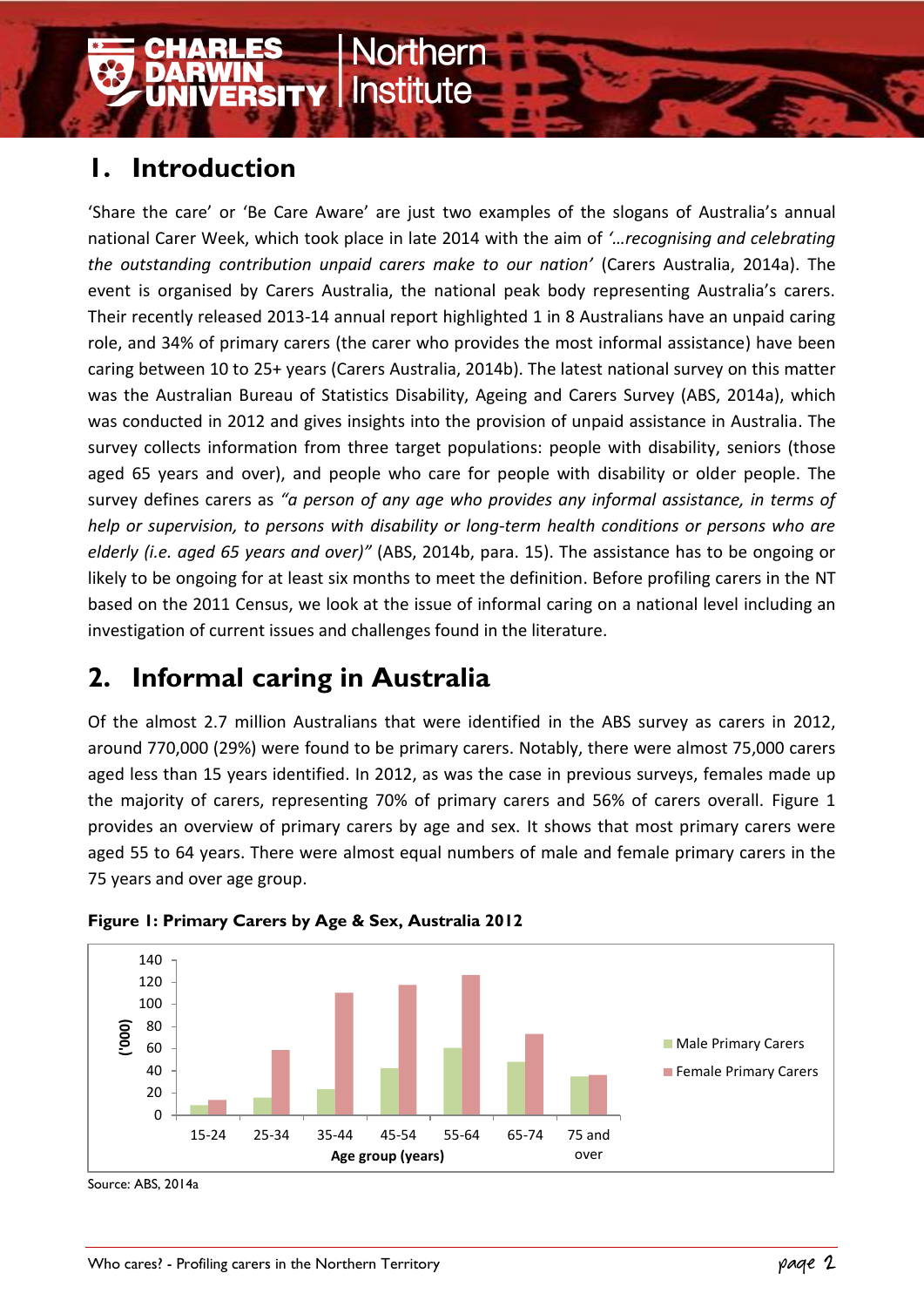The proportion of Australians who were carers increased with age until 65 years, rising from 1.7% of those aged less than 15 years to 22% of those aged 55 to 64 years. After the age of 65 years, the proportion of female carers declined, while the proportion of male carers increased. This was the case for both primary carers and non-primary (other) carers. After the age of 75 years, the proportion of male non-primary carers almost doubles compared with female non-primary carers. This compares to around 91,000 male and 61,500 female, non-primary carers aged 75 years or more.

**orthern** 

**ERSITY | Institute** 





The Survey of Disability, Ageing and Carers furthermore identifies characteristics of the main recipient of the unpaid assistance. Results for 2012 revealed primary carers were more likely to be the partner of the main recipient, compared with any other relationship (43%). One in five primary carers were aged 65 years or more and caring for a partner. Of the primary carers who were caring for a parent, most were aged 45 to 64 years (14%), whereas those who were caring for their child were most likely to be aged 25 to 44 years (13%).

Addressing the Indigenous population in particular, the 'Health and Welfare of Australia's Aboriginal and Torres Strait Islanders' report (ABS, 2008) provides details on the situation within the Indigenous Australian community. The 2008 report draws on data from a variety of sources with the latest being the 2006 Census for Population and Housing.

The report reveals in the 2006 Census a total of 19,600 Indigenous people (4.3%) were identified as needing assistance with core activities (self-care, mobility or communication) some or all of the time, compared to 2011 where the number of Indigenous people requiring assistance with core activities increased to 5.4%. Moreover, the prevalence of disability among Indigenous people was slightly higher at all ages compared to the non-Indigenous population. The median age for those needing assistance was 41 years for Indigenous males, and 49 years for Indigenous females. The

Source: ABS, 2014a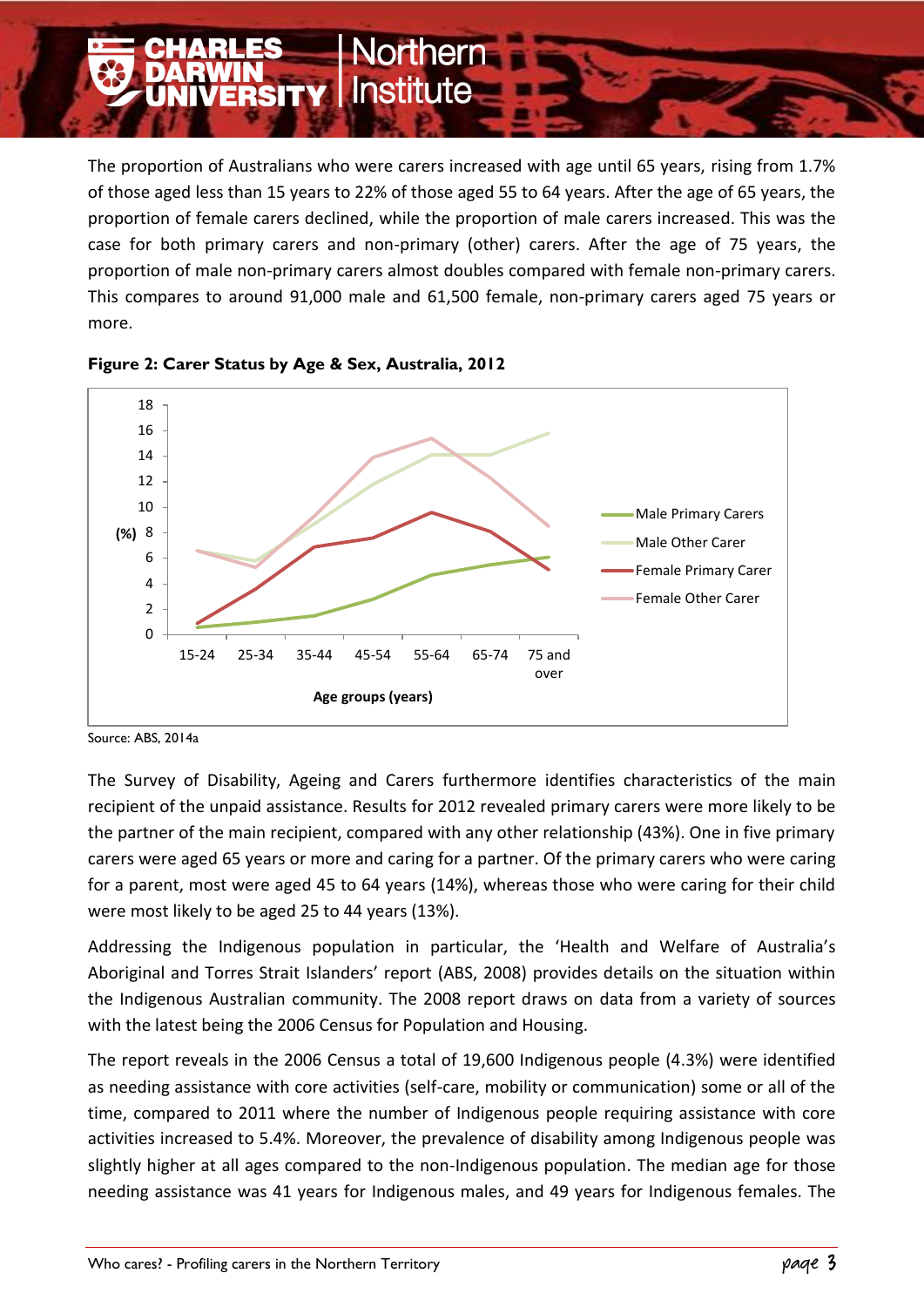corresponding median ages for non-Indigenous males and females who needed assistance were 61 years and 75 years respectively.

**Northern** 

**NIVERSITY | Institute** 

In regards to providing unpaid assistance, the number of Aboriginal and Torres Strait Islanders aged 15 years and over who provided unpaid assistance increased from 11% (in 2006) to 13% (in 2011). There were 11,600 Indigenous male carers and 20,000 Indigenous female carers in 2006. The proportion of Indigenous carers ranged from 8% of those aged 15–24 years, to a peak of 15% aged 45–54 years, and decreasing to 10% for those aged 65 years and over. The report notes the proportion of carers in the Indigenous population is likely to be understated as around 11% of Aboriginal and Torres Strait Islander people aged 15 years and over (in private dwellings) did not answer the questions related to disability and caring.

Given the considerable number of people providing unpaid assistance, valuing carer's contributions in financial terms has been a prominent issue in various debates. *Access Economics* (2010) estimated the cost of informal caring based on two different methods: opportunity cost, and replacement valuation. The opportunity cost of informal care is measured as the income forgone by the carer spending time providing care rather than undertaking paid work. The cost is calculated assuming, in the absence of their caring responsibilities, carers would be employed at the same rate as members of the general population of the same age and gender. Hence, the difference between the standardised employment rates for carers and those of the general population is a measure of the rate of forgone employment due to informal care. Combined, the opportunity cost for all carers was measured to be \$6.5 billion in 2010 (Access Economics, p. 18).

The replacement valuation reveals the resources that would need to be diverted each year from the formal economy to replace the work done by informal carers, were their services no longer available. If all hours of informal care were replaced with services purchased from formal care providers and provided in the home, the replacement value was estimated to be \$40.9 billion, with informal carers together providing an estimated 1.32 billion hours of care in 2010 (Access Economics, p. 20).

Moreover, the Access Economics report (2010) emphasised young carers are an often overlooked group in informal caring. It is claimed that young carers are at high risk of long term disadvantage as a result of missed education opportunities and compromised high school performance. The '25‐ hour rule' which limits recipients of Carer Payment to a maximum of 25 hours per week of study, work and travel, compounds the many difficulties that young carers face in obtaining certain tertiary qualifications.

## **3. Prevailing issues and challenges in informal caring**

Investigating the matter of informal caring at a global level, international literature suggests several prevailing issues and challenges. Arksey and Hirst (2005), for example, observed unpaid carer's access to and the use of primary care services is a key issue in informal caring. Drawing on data from a longitudinal analysis of carers' contact with the GPs, they found men who look after someone in the same household (for more than 20 hours/week) increase their consultation rates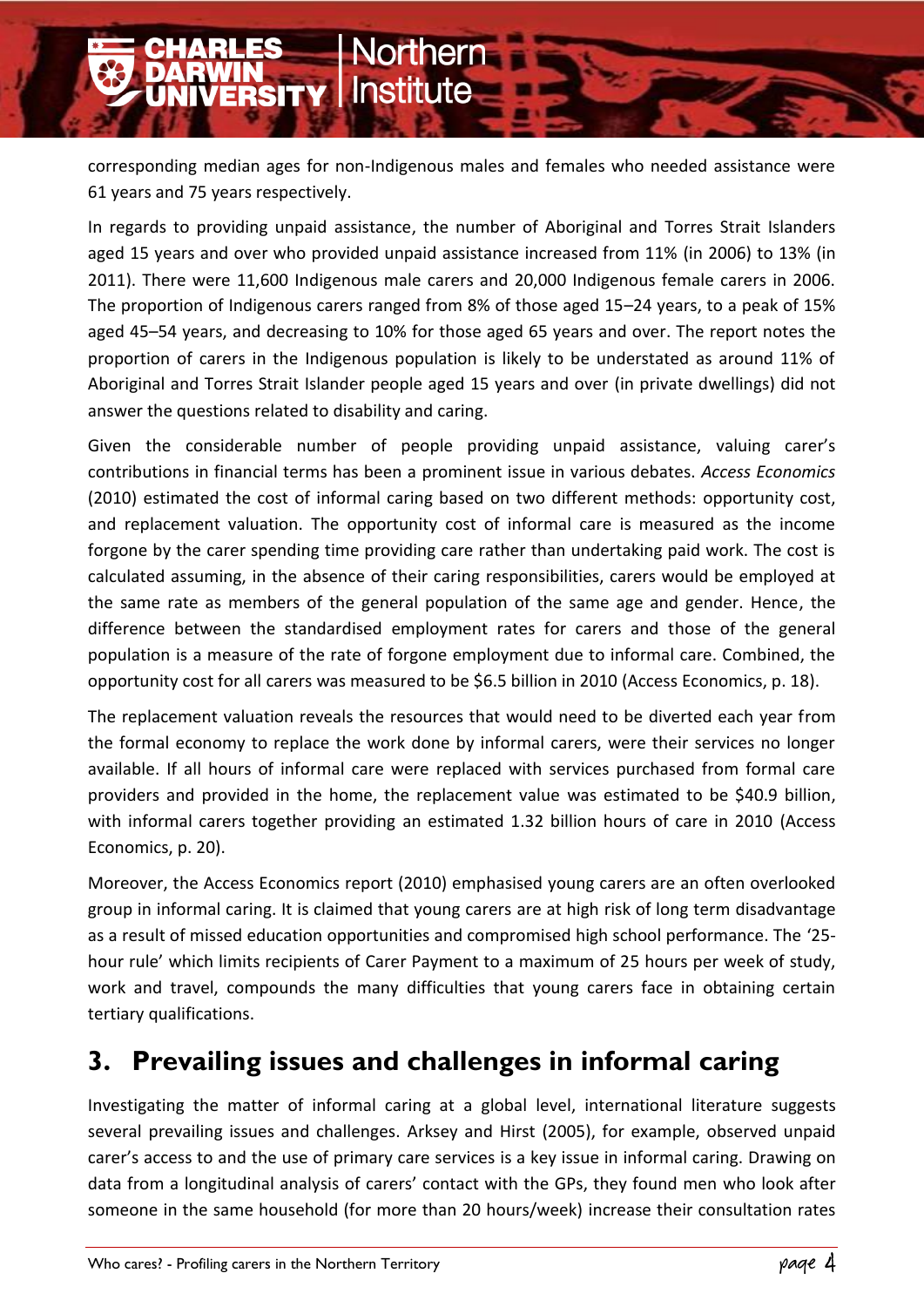with GPs, whereas women taking on the role of a carer have relatively less contact with GPs. Summarising literature on barriers to health care for carers, Arksey and Hirst identified, amongst others, that barriers related to professional responses, service organisation and delivery, as well as barriers related to lack of information and knowledge prevailed. Brodaty & Green (2002) likewise recognised the importance of GPs in providing support to the carer, particularly in the case of dementia. They suggest GPs and carers should work as partners in the long-term management of dementia thereby reducing adverse health effects.

**Northern** 

**NYINSITY Institute** 

Moreover, qualitative studies on the Quality of Life (QOL) of people providing unpaid assistance have emerged (McGarry & Arthur, 2001; Golics, Basra, Finlay & Salek, 2013; Rand & Malley, 2013). For example, in interviews with 14 carers selected during one round of annual over-75 health checks carried out in one large general practice in the UK, McGarry & Arthur (2011) found particular challenges in the organisational demands and structure of the caring relationship and highlighted the importance of informal support networks. Furthermore, the recognition of the essence of formal services as well as the constancy of caring and the need for the role of carer to be recognised emerged. Rand and Malley (2013) observed similar themes in their interviews with 31 carers, stressing that the QOL of carers is particularly affected by social care support, access to services, and how individual needs and preferences are considered when making decisions about care. In a review of 158 papers included in the OvidSP Medline database, the general impact of disease on the life of families was examined (Golics et al., 2013), allowing them to draw conclusions for medical care. The authors identified a variety of aspects that impacted the QOL, such as emotional, financial, family relationships, education and work as well as leisure time and social activities.

Exploring the experiences of carers through a grounded research approach, Burton (2008) found redirecting resources to provide support and information at both the onset of caring responsibilities and at times when there is an increase in dependency, would have helped many of these carers come to terms with the change when assuming a caring role. Moreover, Burton's findings suggest the carers' feelings about their role may improve if they feel they understand how to approach professionals, how to get the most appropriate equipment and how to do the caring tasks effectively.

Finally, an article by Simmons (2014) points out that the role of carers is not solely confined to family and friends, but also often searched for within the wider community, such as religious professionals. Simmons, however, observed religious professionals have to deal with increased challenges in the demand for care resulting from the complexity of the last third of life, social changes and church demographics. He argues that *"what can be hoped for from even the most generous congregation is a few – perhaps six – months of supportive care (…), but almost never the kinds of hands-on care that typical hospital discharge policies require, including nursing and toileting."* (p.4).

To date there has been no profiling of the demographic and economic characteristics of carers in the Northern Territory (NT or 'Territory'). In this research brief, we aim to profile residents of the NT who stated in the last Census (2011) that they were providing unpaid assistance. The unique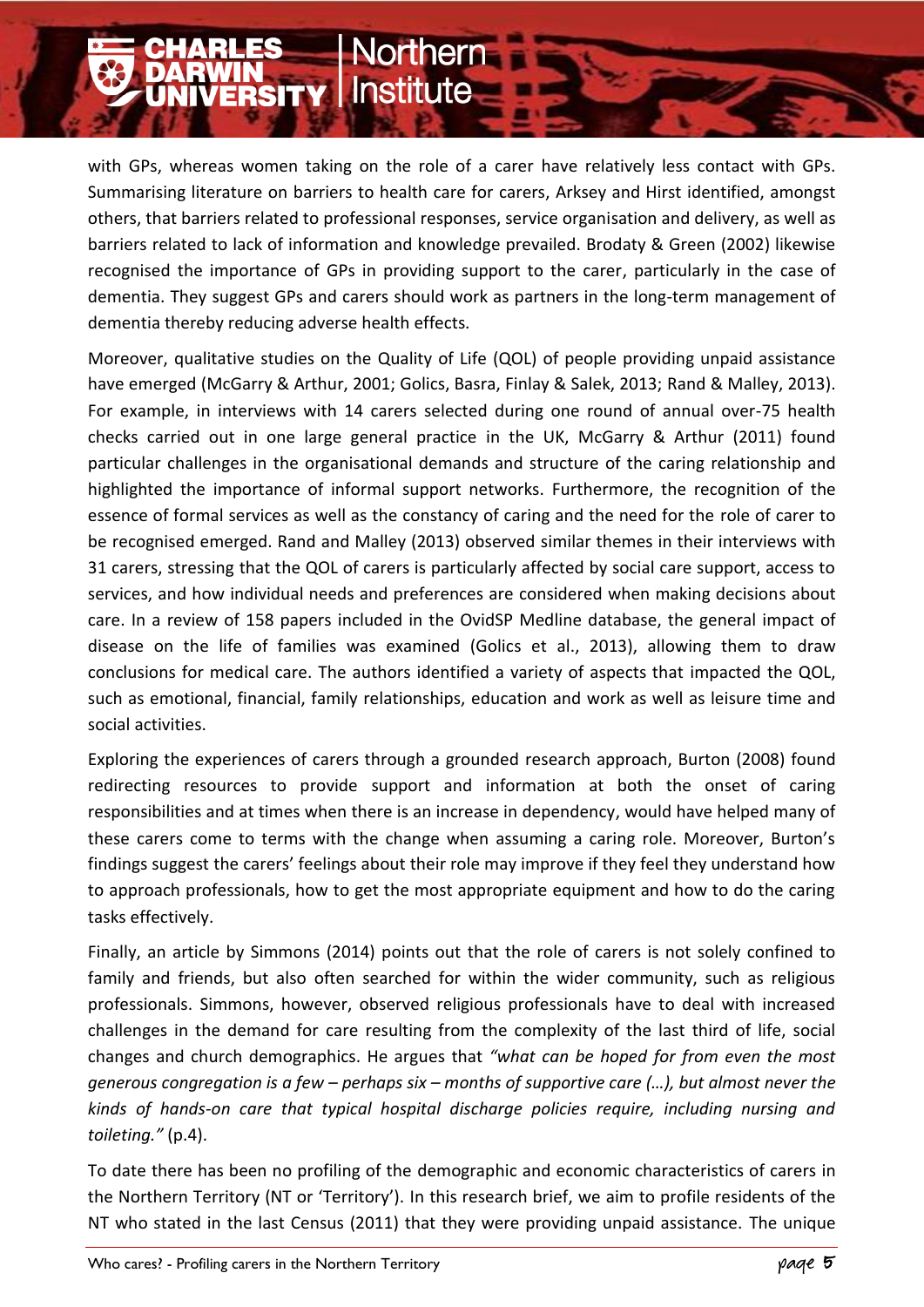population dynamics of the Territory, with a youthful population and high proportion of Indigenous residents with relatively low life expectancies and the early onset of chronic illnesses, means that caring in the Territory context is different to that of other States. We compare and contrast characteristics of carers (including age, gender and Indigenous status) between the Territory and the rest of Australia (ROA), as well as across geographic regions within the Territory.

**Vorthern** 

**NYINSITY | Institute** 

# **4. Methods**

Despite the international literature available on this topic, the introduction of this research brief revealed the ABS Survey on Disability, Ageing and Carers in Australia (2014a) is one of the main and few sources when investigating the economic and social contribution of carers in Australia and the NT. For the first time in 2006, however, the Census of Population and Housing included a variable on Core Activity Need for Assistance (ASSNP). This variable was developed in order to measure the number of people with a profound or severe disability. As with the ABS Surveys of Disability, Ageing and Carers, the Census of Population and Housing defines the profound or severe disability population as:

*'those people needing help or assistance in one or more of the three core activity areas of self-care, mobility and communication, because of a long-term health condition (lasting six months or more), a disability (lasting six months or more), or old age'* (ABS, 2011a, para. 2).

While the intent of the questions is the same in both the Survey and the Census, output items differ to reflect the differences in the populations due to the different methodologies in the two collections. The 2006 Census was the first Census to include the variable on unpaid assistance of a person with disability (UNCAREP). This variable '…*records people who in the two weeks prior to Census Night spent time providing unpaid care, help or assistance to family members or others because of a disability, a long term illness or problems related to old age*.' (ABS, 2011b, para. 1). It includes people who are in receipt of a Carer Allowance or Carer Payment, but does not include work done through a voluntary organisation or group.

The set of questions for providing unpaid assistance were repeated in the 2011 Census. The inclusion of this variable allows us to profile carers based on geographic areas and to compare and contrast these. In order to create a baseline profile of carers in the Northern Territory on the basis of sex, age, indigenous status or income, for example, we created custom built tables from the 2011 Census of Population and Housing using ABS Table Builder software. The results are outlined in the next section.

# **5. Results**

The 2011 Census revealed the total number of people providing unpaid assistance in the Northern Territory was 14,566, or 9% of the population 15 years or older (Figure 3), while 77% did not provide unpaid assistance and 14% did not respond to the question. Within the ROA, around 11%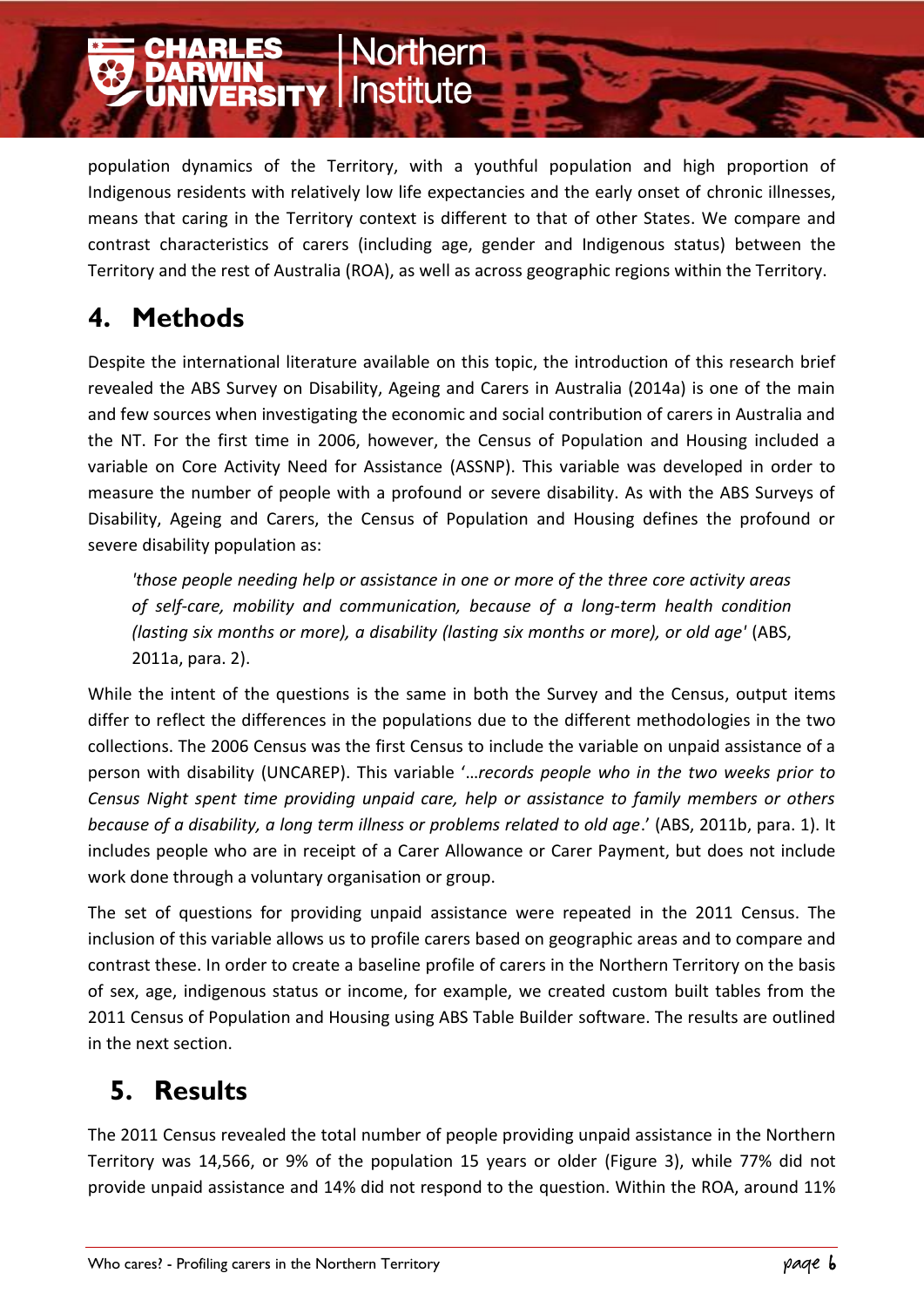identified as carers, with 81% not providing unpaid assistance and 8% not answering the corresponding questions.



#### **Figure 3: Percentage of people providing care in the NT, 2011**

In terms of gender, 59% of responses were female and 41% were male carers. Figure 4 indicates the highest percentage of women providing unpaid assistance was in the 35 to 39 and 40 to 44 years age range (11.1% and 11.4% respectively). The highest percentage of men providing unpaid assistance was in the 25 to 29 and 35 to 39 years age ranges (11.1% for both age groups).



**Figure 4: Age and gender distribution of people providing unpaid assistance in the NT, 2011**

Source: Custom data created from ABS TableBuilder

Source: Custom data created from ABS TableBuilder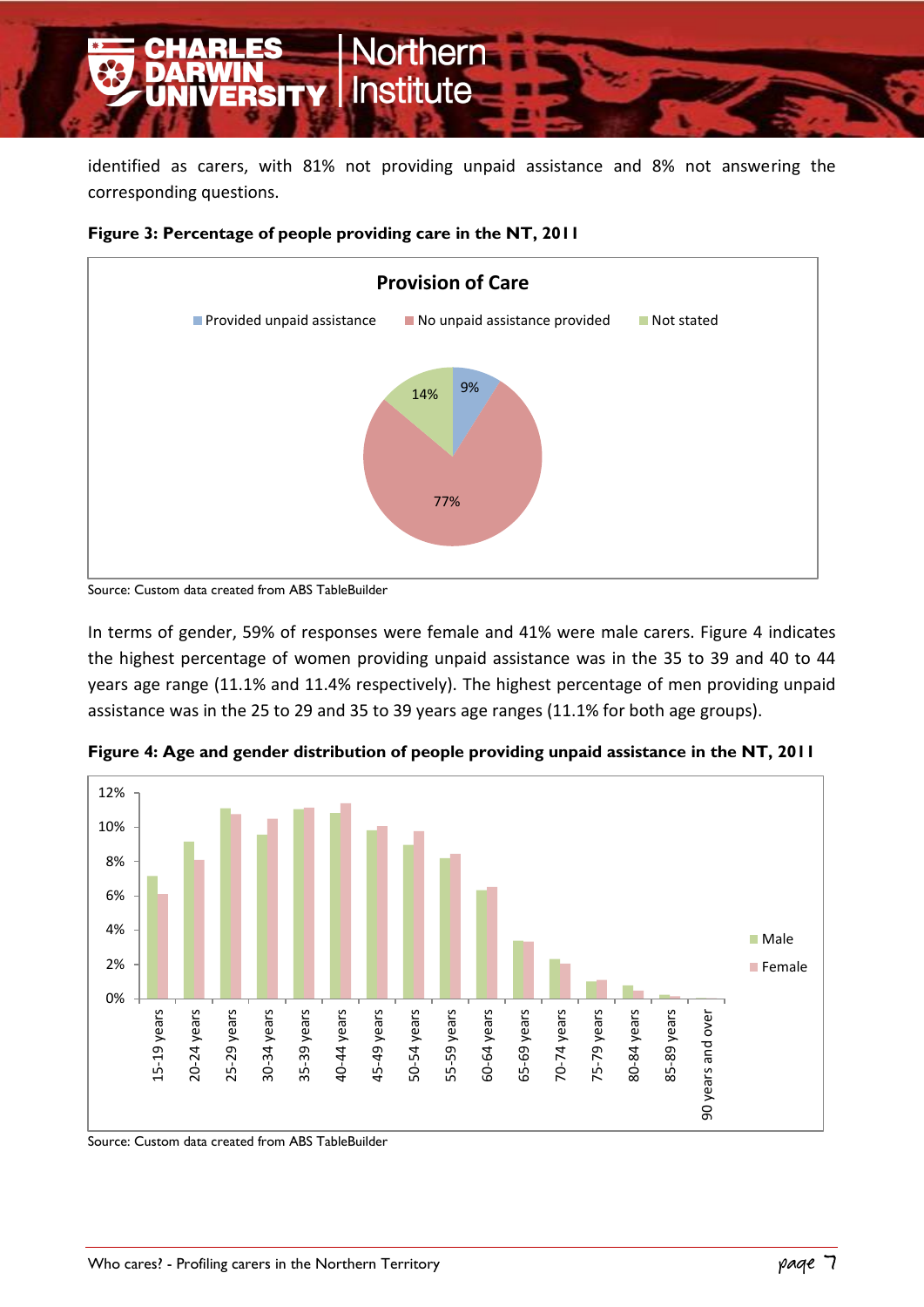

If we compare these results to the survey of Disability, Ageing and Caring as well as the ROA in the 2011 Census, we find the population providing unpaid assistance in the NT was comparatively younger than the rest of Australians providing unpaid assistance (Figure 5).



**Figure 5: Age comparison NT and ROA, 2011**

Examining the geographic location of carers according to Statistical Area Level 3 (SA3) shows the highest proportion of Territory carers resided in the Darwin Suburbs (22%), followed by Alice Springs (17%) and East Arnhem (13%) (Figure 6). For comparison, Figure 6 includes a second series, depicting the percentage of carers of the total population of the SA3. This comparison reveals a slightly different picture as the Darwin Suburbs, for example, have a relatively lower proportion of carers within the population, compared to the overall proportion of NT carers.



**Figure 6: Geographic location of people providing unpaid assistance with a disability**

Source: Custom data created from ABS TableBuilder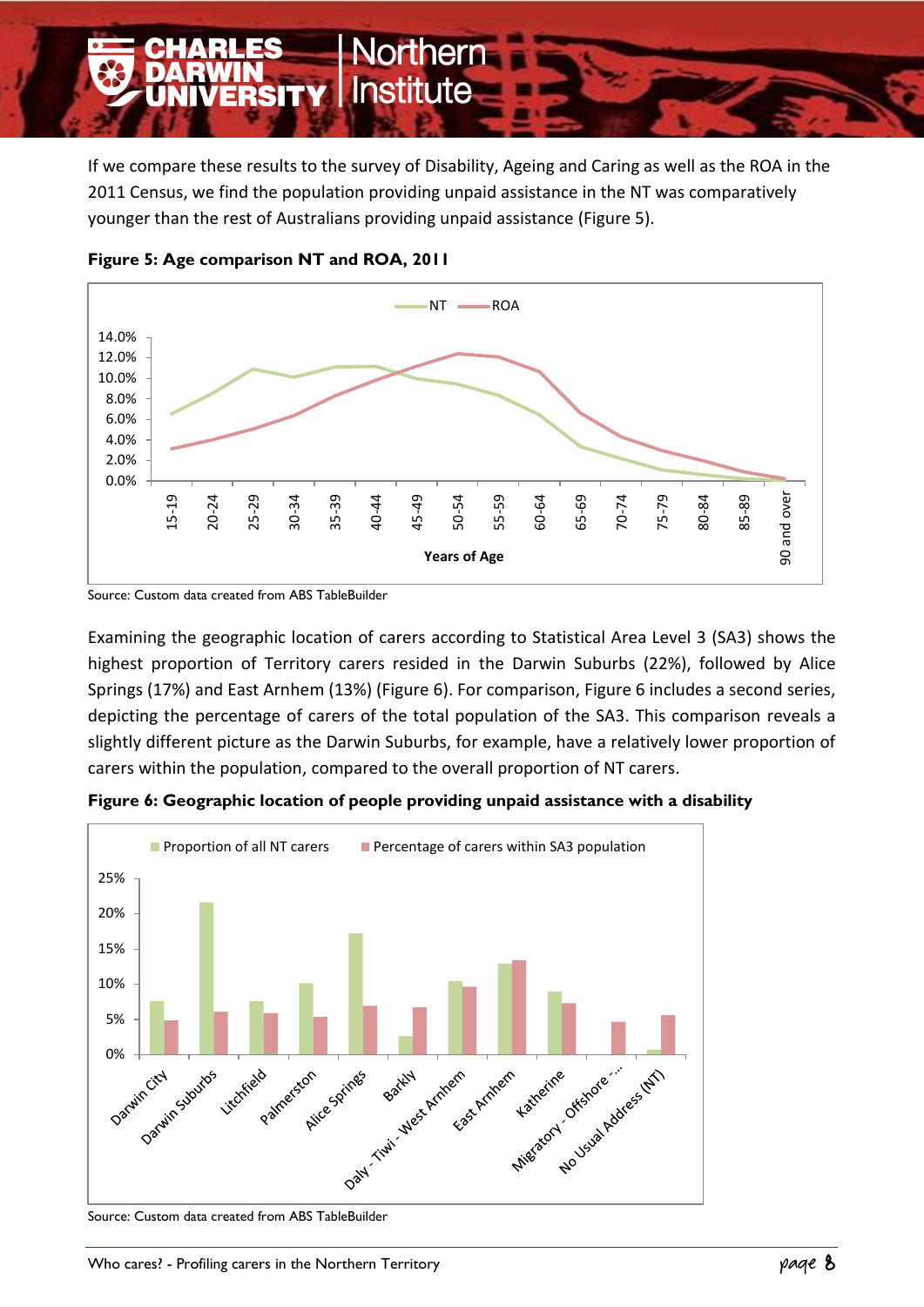Examining personal income of people providing unpaid assistance, shows 19% of the carers in the NT stated they had a very low income of \$200 to \$299 per week, which equates to \$10,400 to \$15,599 per year (Figure 7). In the ROA, 14% of carers were in the \$200-\$299 per week income range, closely followed by the \$400-\$599 a week (\$10,400 to \$15,599, or \$20,800-\$31,199 a year) income range.



**Jorthern** 

**ERSITY | Institute** 



Source: Custom data created from ABS TableBuilder

An often discussed variable in the Survey of Disability, Ageing and Caring is the labour force status of people providing unpaid assistance to people in need of care. The results of the 2011 Census show 38% of the carers in the NT were not in the labour force, compared to 40% in the ROA. 34% were working full time (compared to 32% in the ROA) and 16% were working part time (Figure 8).





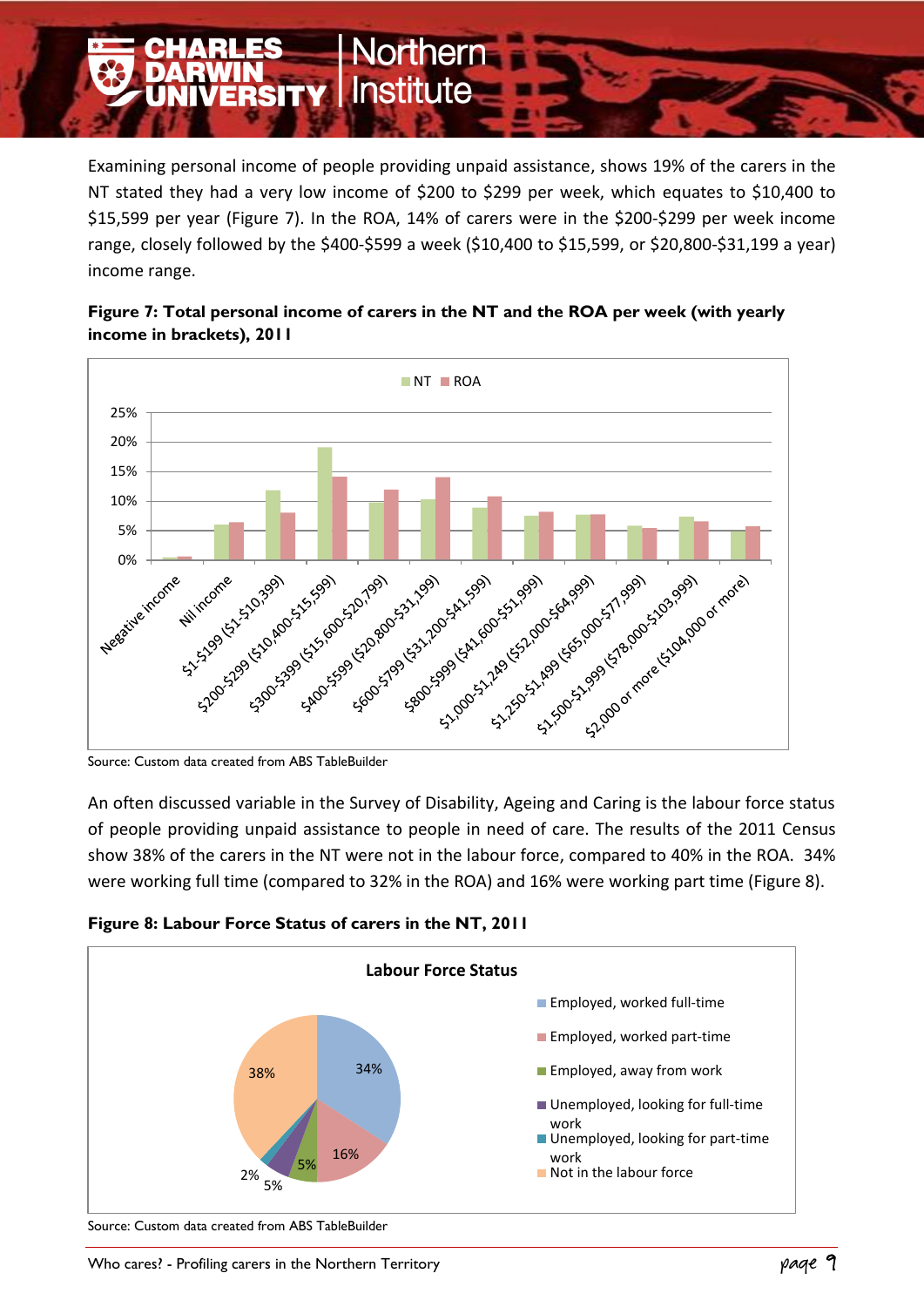Concerning Indigenous status, the Census revealed 42% of the people who stated they were providing unpaid assistance in the NT were Indigenous. The statistics for geographic regions in Figure 9 demonstrate there are significant differences in the Indigenous composition of the carer's cohort within the Territory. For example, almost 90% of carers in the East Arnhem region were Indigenous (compared to 62% of the population being Indigenous), while in Darwin (11%) and Litchfield (9%) only a small proportion of carers were Indigenous.

**lorthern** 

**ERSITY Institute** 

By comparison, within the ROA 2% of the carers stated they were Indigenous. In total, 11% of the total Indigenous population in the NT provided unpaid assistance compared to 8% of the Indigenous population in the ROA.



#### **Figure 9: Indigenous status of carers in SA3s, 2011**

# **6. Discussion and Conclusion**

Summarising the results of our baseline profiling , a 'typical carer' in the NT can be characterised as female, between 40 to 44 years old, unemployed with an income between \$200-\$299/week, being located in the Darwin suburbs and of non-Indigenous status (Figure 10).

#### **Figure 10: Profile of a 'typical' carer in the NT**



Source: Custom data created from ABS TableBuilder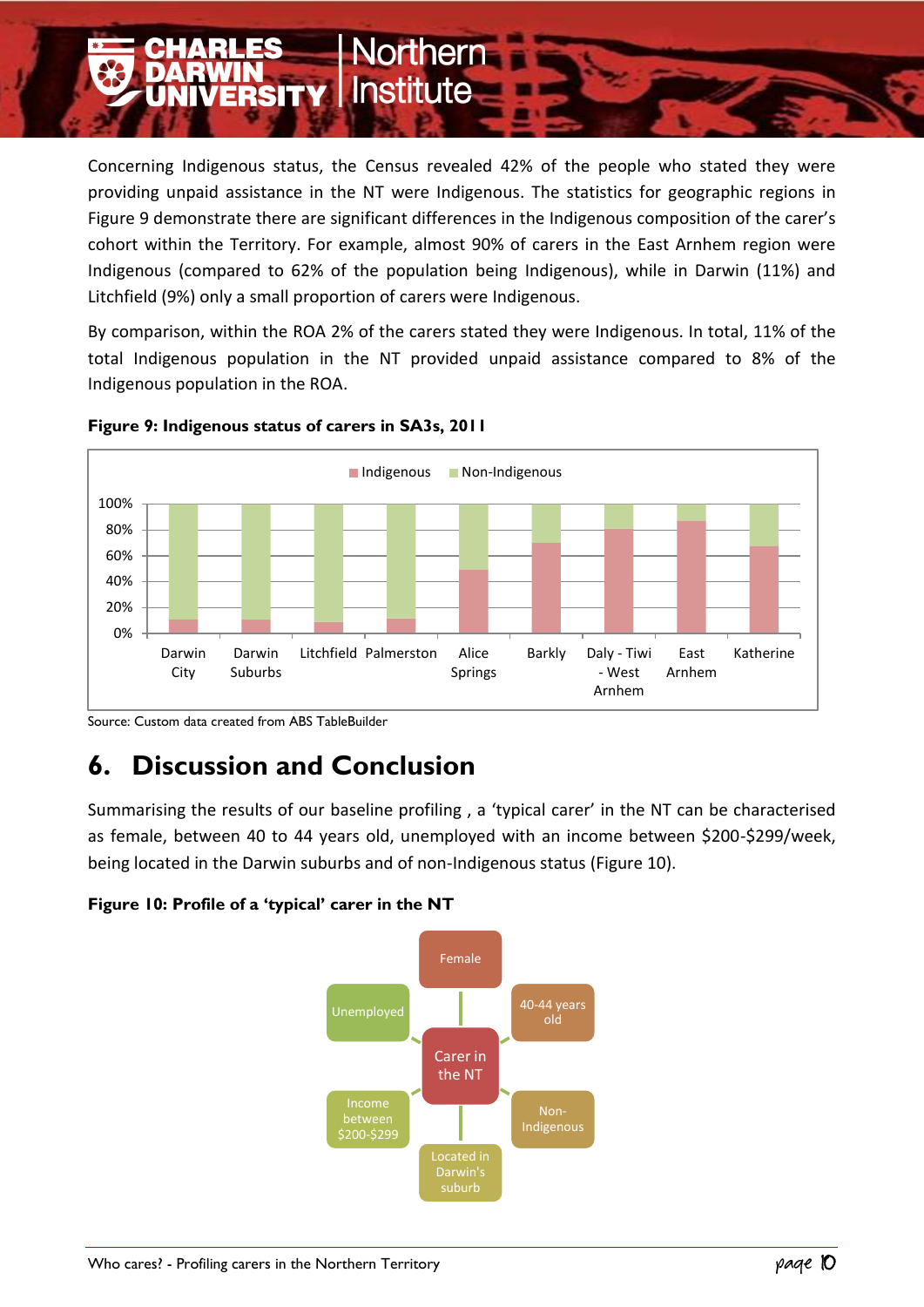From this profile we gain an initial understanding of carers in the NT. However, our examination of the data at SA3 level indicated significant differences between the regions exist, especially regarding the Indigenous status of carers since, in remote parts of the Territory, Indigenous carers are the majority.

lorthern

**NERSITY Institute** 

While the proportion of people providing unpaid assistance in the NT (Indigenous and non-Indigenous together) compared to the rest of Australia is generally lower, as the report 'Health and Welfare of Australia's Aboriginal and Torres Strait Islanders' pointed out, a substantially higher proportion of people in the NT did not respond to the questions on caring when compared to the total Australian population. The lower figure for the NT might reflect its low median age, at 31.4 years in 2011 compared to 37 years for Australia as a whole (ABS, 2013). Thus, the numbers and proportion of carers in the Indigenous population and the NT population as a whole is likely to be understated given the larger estimated under-enumeration rate for Indigenous people in the Territory. This is particularly important when comparing regional differences by Indigenous status and it may be the carer profile looks very much different when accounting for the carers who did not respond. Regardless of these issues, it is clear that Indigenous carers provide a vital community role in remote areas of the Territory.

Likewise, given the population in the NT is projected to start ageing dramatically within the coming decades, with the median age increasing from 31.4 years in 2011 to 34.7 years by 2041 (Northern Territory Department of Treasury and Finance, 2014), we argue that the proportion of people required to provide unpaid assistance in the NT is likely to increase substantially. Subsequently, this trend will influence the age of carers and greatly impact health care policies in the NT. Being a territory with many sparsely populated areas, carers will play a crucial role in the health care system and greatly contribute to the wellbeing of residents of remote (Indigenous) communities. Issues such as the aforementioned unpaid carer's access to and use of primary care services will be particularly relevant. Moreover, a described lack of information and knowledge regarding western health issues within the Indigenous community (Opie, 2005) will influence policies and practices and make the reliance on a social support network greater.

On a technical note, it appears the intent of the Census questions on caring have been understood by Territory Census respondents, despite the high number of not stated responses. Intra-regional differences in caring rates by Indigenous status suggest Indigenous people have recognised and recorded their caring roles within extended family networks. We can conclude, although further work is required to ascertain the relative economic contribution of carers in the NT, the profiling in this research brief underlines the significant and increasing contribution carers make to communities across the NT.